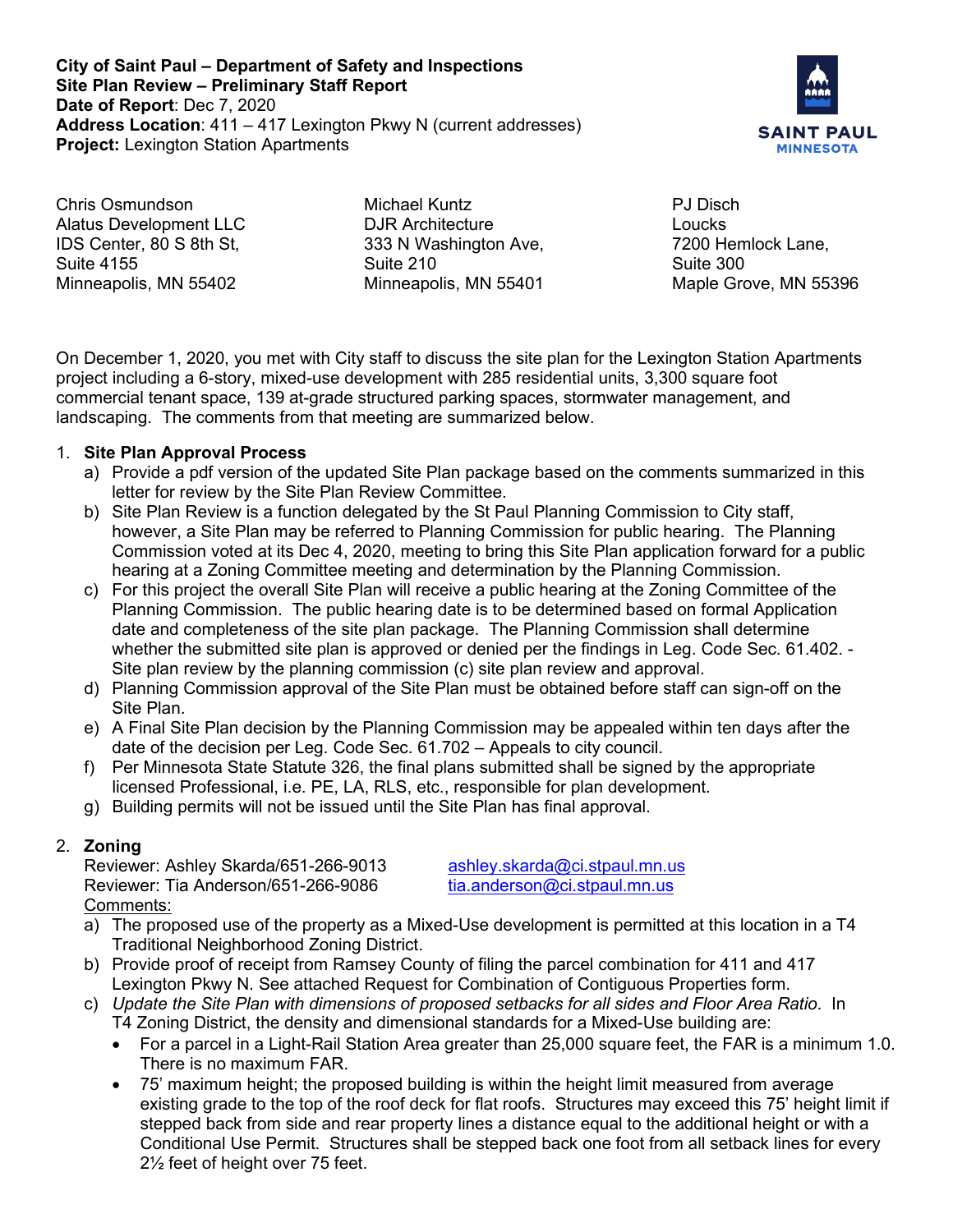- 0' minimum 10' maximum front setback. Setbacks are measured from the property line to the outermost portion of the building façade, including balconies.
- 6' minimum side and rear setback if walls of structures facing interior lot lines contain windows or other openings or when a nonresidential use adjoins a side yard of a residential property.
- The setback shall be a minimum of 13 feet from the centerline of an adjoining alley.
- d) The *Lexington Station Area Plan* calls for enhanced pedestrian zone; based on discussions with Parks, Public Works, Planning, and Ramsey Co, a 12' concrete sidewalk (10' walk surface plus 2' clear zone) and the wide boulevard was determined to meet the pedestrian area requirement.
- e) In a Traditional Neighborhood Zoning District, when more than 50% of both the building and the parcel are within one-quarter mile of University Avenue, then no off-street parking is required. The proposed 139 structured parking spaces, well below the maximum for the use in this location.
- f) A Travel Demand Management Plan is required for any development or redevelopment, including phased construction, providing 100 or more accessory off-street parking spaces.
	- The TDMP is intended to implement comprehensive plan policies calling for balance and choice in transportation options in order to reduce motor vehicle travel and thus traffic congestion in the city, enhance the efficiency of transportation facilities and infrastructure, improve air quality, conserve energy and enhance productivity.
	- The TDMP is under review by Move MN, the City's designated Transportation Management Organization.
- g) *Update the Site Plan to indicate typical parking space dimensions and maneuvering lane widths* per Leg. Code Sec. 63.305. – Minimum layout dimensions and Sec. 63.308. – Maneuvering lanes.
- h) *Update the Site Plan with a sign detail for the ADA spaces.* Parking spaces and passenger loading zones for persons with disabilities shall be designed in accordance with the provisions of the Accessibility Guidelines for Buildings and Facilities of the Americans with Disabilities Act (ADA).
- i) *Update the Site Plan to indicate any compact parking spaces and if so, include a sign detail for compact parking spaces.* Accessory parking facilities may designate up to 50% of the spaces for compact cars only, in which case, the minimum layout dimensions may be reduced to 8' in width and 16' in length. Compact spaces shall be designated by signs with a minimum of one sign per every four compact spaces.
- j) *Update the site plan to indicate location of any exterior bicycle parking and provide a bike rack detail.* Bicycle parking for 285 bikes is proposed. Bicycle parking shall be provided in a convenient, safe, and secure location according to the following:
	- For dwelling units, a minimum of one secure bicycle parking space shall be provided for every 14 dwelling units.
	- For commercial uses, a minimum of one secure bicycle parking space shall be provided for every 20 vehicle parking spaces.
- k) *Provide a narrative of the proposed trash and recycling location and operation*. At the December 1, 2020, Site Plan Review Committee preliminary meeting, the project team indicated that trash and recycling would be stored internally and picked-up outside the building, and further detail on the operations is forthcoming. If housed externally, garbage dumpsters and trash containers shall be located to the rear of the principal building and enclosed by a visual screen.
- l) *Update the narrative* to include details on the use of the existing Wilder Center parking ramp and the added pedestrian connection between the Wilder ramp and the Lexington Station Apartments.

## 3. **Building Design Standards**

- a) The project shall comply with building design standards per Leg. Code Sec. 63.110:
	- A primary entrance of principal structures shall be located within the front third of the structure; be delineated with elements such as roof overhangs, recessed entries, landscaping, or similar design features; and have a direct pedestrian connection to the street.
	- Building materials and architectural treatments used on sides of buildings facing an abutting public street should be similar to those used on principal facades.
	- For principal buildings, above grade window and door openings shall comprise at least 15% of the total area of exterior walls facing a public street or sidewalk.
	- The visual impact of rooftop equipment shall be reduced through such means as location, screening, or integration into the roof design. Screening shall be of durable, permanent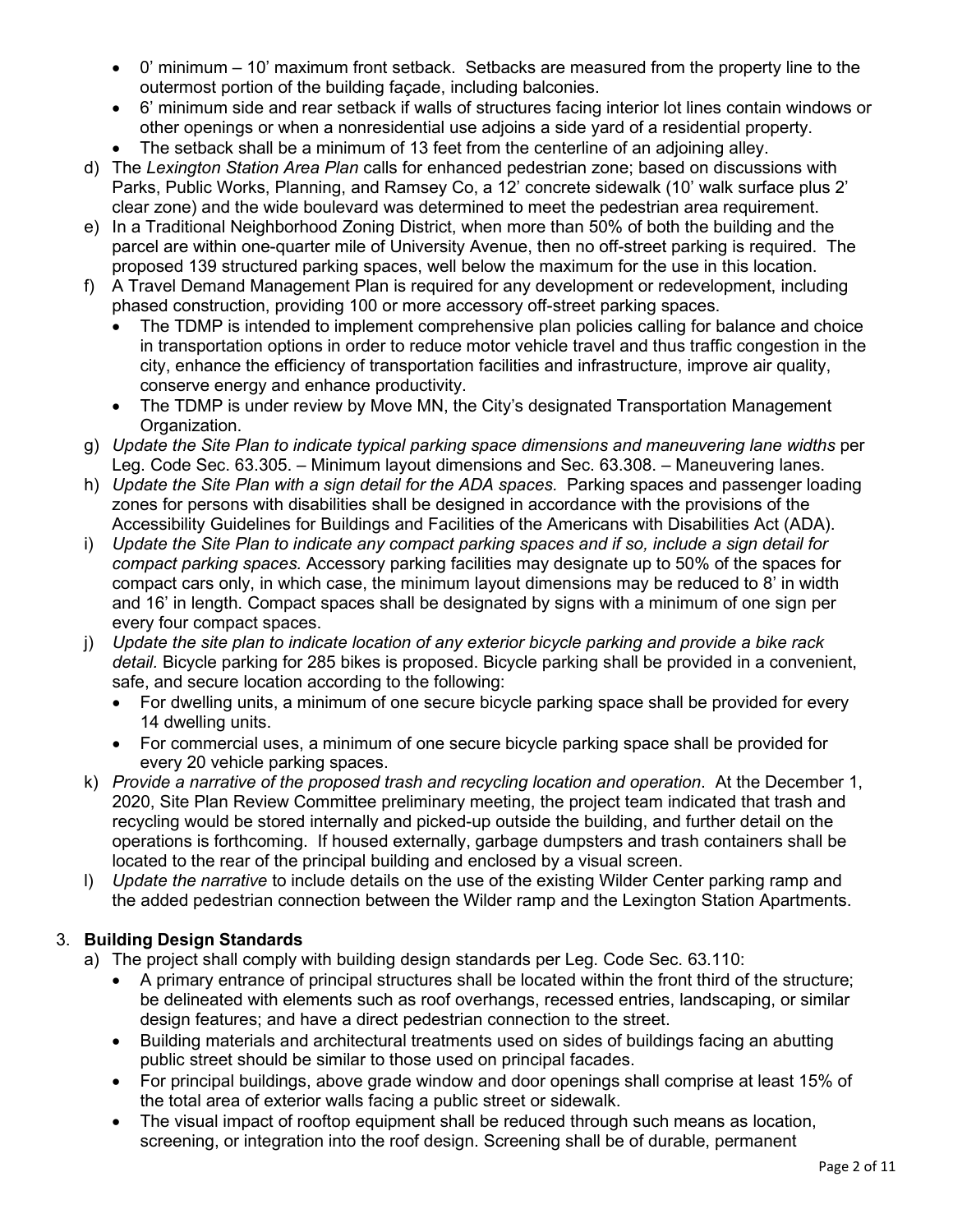materials that are compatible with the primary building materials. Exterior mechanical equipment such as ductwork shall not be located on primary building facades.

- b) Developments within traditional neighborhood districts shall be consistent with the applicable design standards unless the applicant can demonstrate that there are circumstances unique to the property that make compliance impractical or unreasonable. The project shall comply with Traditional Neighborhood design standards per Leg. Code Sec. 66.343. including:
	- Transitions to lower-density neighborhoods. Transitions in density or intensity shall be managed through careful attention to building height, scale, massing and solar exposure.
	- Building facade articulation. The bottom 25' of buildings shall include elements that relate to the human scale. These should include doors and windows, texture, projections, awnings and canopies, ornament, etc.
	- *Update the site plan to include primary entrance for the commercial tenant on Lexington Pkwy.*  Entrance location. There shall be a primary pedestrian building entrance on all arterial or collector streets. In multi-tenant buildings, any ground floor use with street frontage shall have an entrance facing the street.
	- *Provide the percentage of window and door openings on the ground floor on the east architectural elevation (Lexington Pkwy).* Door and window openings – minimum and character. For new commercial buildings, windows and doors or openings shall comprise at least 50% of the length and at least 30% of the area of the ground floor along arterial and collector street facades.
		- $\circ$  Windows shall be designed with punched and recessed openings, in order to create a strong rhythm of light and shadow.
		- $\circ$  Glass on windows and doors shall be clear or slightly tinted, and allow views into and out of the interior.
		- $\circ$  Window shape, size and patterns shall emphasize the intended organization of the facade and the definition of the building.
	- Materials and detailing All building facades visible from a public street or walkway shall employ materials and design features similar to those of the front facade.
	- Parking location and design. Off-street parking shall be provided within a principal structure, underground, or to the rear of buildings to the greatest extent possible. Vehicular entrances to structured parking shall be minimized so that they do not dominate the street frontage of the building.
	- Lighting shall be pedestrian-scale. Light standards shall be no more than 16' in height along interior sidewalks and walkways, and have a downcast glow.

## 4. **Lighting and Landscaping for the Site**

- a) Exterior lighting shall meet Zoning Code Sec. 63.116. Exterior lighting.
	- All outdoor lighting shall be shielded to reduce glare and shall be so arranged as to reflect lights away from all adjacent residential districts or adjacent residences in such a way as not to exceed three (3) footcandles measured at the residence district boundary.
	- All lighting in all districts used for the external illumination of buildings shall be placed and shielded so as not to interfere with the vision of persons on adjacent highways or adjacent property.
- b) All required yards and any underdeveloped space shall be landscaped using materials such as trees, shrubs, sod, groundcover plants, or stormwater landscaping.

## 5. **Signs**

Reviewer: David Eide/651-266-9013 [david.eide@ci.stpaul.mn.us](mailto:david.eide@ci.stpaul.mn.us) Comments:

- a) Multi-use developments require a Master Sign Plan as a means to ensure adequate signage for tenants.
- b) Business signs require a separate review and Sign Permit from the Department of Safety and Inspections. Site plan approval does not constitute approval of signs shown on the site plan.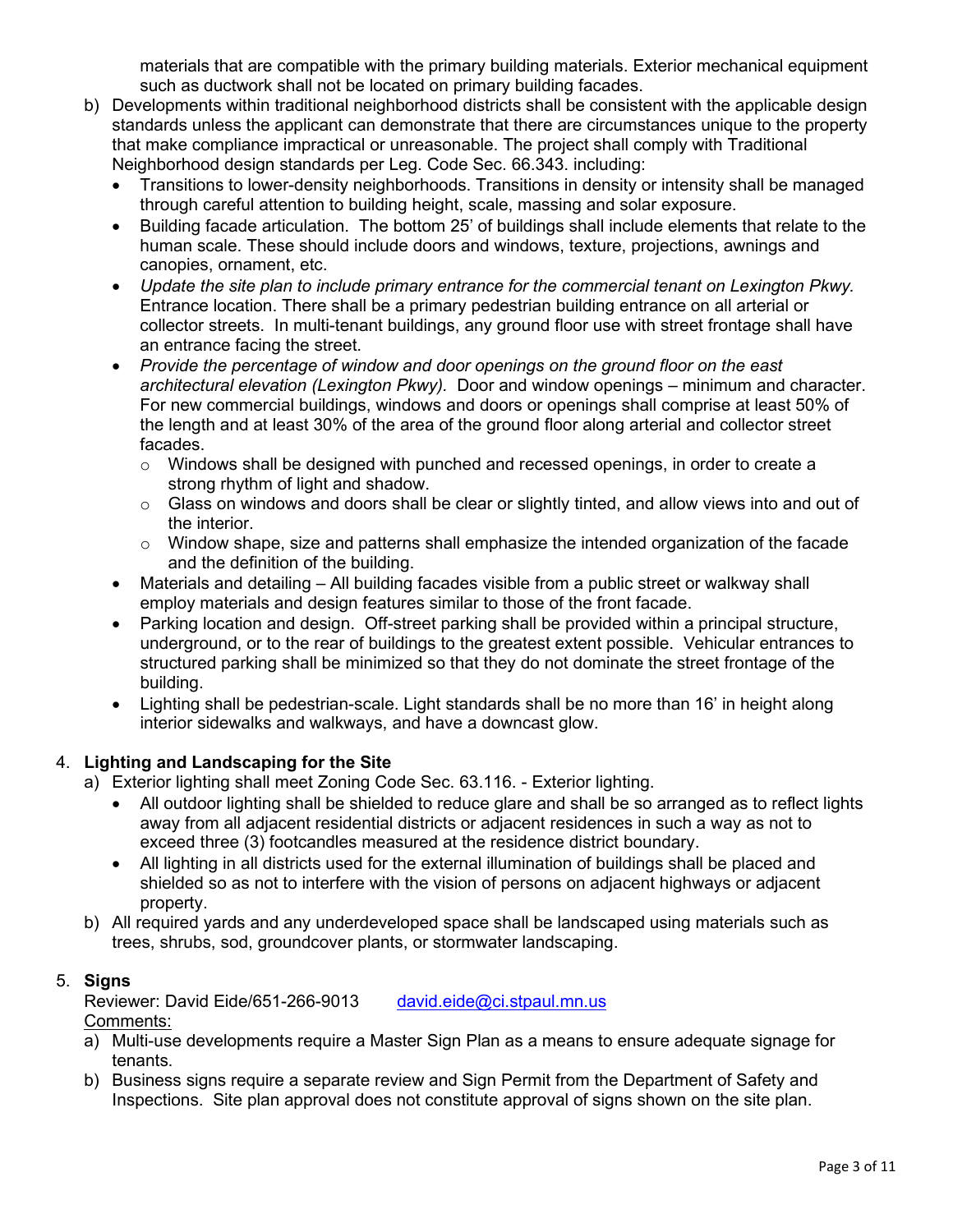# 6. **Planning**

Reviewer: Kady Dadlez/651-266-6619 [kady.dadlez@ci.stpaul.mn.us](mailto:kady.dadlez@ci.stpaul.mn.us) Comments:

- a) The proposed mixed-use project is consistent with the 2040 Saint Paul Comprehensive Plan (2020), the Lexington Station Area Plan (2008), and Union Park Community Plan (2016). (see attached analysis)
- b) Generally, the comprehensive plan encourages transit supportive density and supports growth and development of new housing, particularly in areas identified as Mixed Use, Urban Neighborhoods and/or in areas with the highest existing or planned transit capacity, to meet market demand for living in walkable, transit-accessible, urban neighborhoods. The plan also supports increases in density on valuable urban land and calls for high-quality urban design that supports pedestrian friendliness and a healthy environment, and enhances the public realm.

### 7. **Parkland Dedication**

As a part of this project, the City requires payment of a Parkland Dedication fee (in lieu of the property owner needing to dedicate a portion of the property as park land). The fee collected is used by the City for acquiring park land or other park capital improvements in the area.

Staff estimates a dedication fee of \$89,472 plus an \$102 administrative fee. The fee is calculated based on the number of residential units and commercial area, previous land use, and capped at 4.5% of the county assessor's estimated market value of the land. Payment is included with building and inspection fees when the building permit is issued.

## 8. **Public Works Records and Mapping**

Contact Number: 651-266-6150

Comments:

- a) Continue to use the 411 Lexington Parkway North address for the Apartments.
- b) We suggest the address to use for the Commercial tenant space is 435 Lexington Avenue North. Please contact the 'Maps and Records' office regarding the Primary Active address that is to be issued and assigned to the Commercial tenant space.
- c) Contact the 'Maps and Records' office with the Secondary Addresses to use for the apartment living units to be attached with the 411 Lexington Parkway North Primary Active Address (i.e. Apt 101, Apt 202, Unit 303, Unit 404, etc.).

## 9. **Public Works Transportation Planning**

Reviewer: Colleen Paavola/651-266-6104 [colleen.paavola@ci.stpaul.mn.us](mailto:colleen.paavola@ci.stpaul.mn.us) Comments:

- 
- a) Please be advised that a Temporary Pedestrian Access Route (TPAR) and/or a Temporary Traffic Control (TTC) plan may be required as part of the Right-of-Way (ROW) permitting process. Said TTC or TPAR plans must be approved by the City prior to the ROW Permitting office issuing a permit(s).
- b) Per Minnesota State Statute 326, the final plans submitted must be signed by the appropriate licensed Professional, i.e. PE, LA, PLS, etc., responsible for plan development.
- c) Please change the treatment for the reconstruction of the alley from concrete to bituminous on all applicable plan sheets; this would be consistent with other City alleys for maintenance purposes.
- d) Please update note #2 and note #9 under CITY OF ST. PAUL NOTES on sheet C0-1 with the following contact: Traffic Signal/Street Lighting Supervisor Mike Lusian 651-266-9780 [mike.lusian@ci.stpaul.mn.us.](mailto:mike.lusian@ci.stpaul.mn.us)
- e) Please update note #6 under CITY OF ST. PAUL NOTES on sheet C0-1 with the following Inspector name and number: Jennifer Ziemer, 651-485-4263
- f) Please REPLACE note #8 under CITY OF ST. PAUL NOTES on sheet C0-1 with the following: NO PRIVATE FACILITIES IN THE RIGHT OF WAY: The developer is strictly prohibited from installing private electrical wiring, conduit, receptacles and/or lighting in the City's Right of Way. This includes stubbing conduit or cable into the public right of way to accommodate utility feeds to the site. Coordinate with each utility prior to construction to determine feed points into the property. Utilities are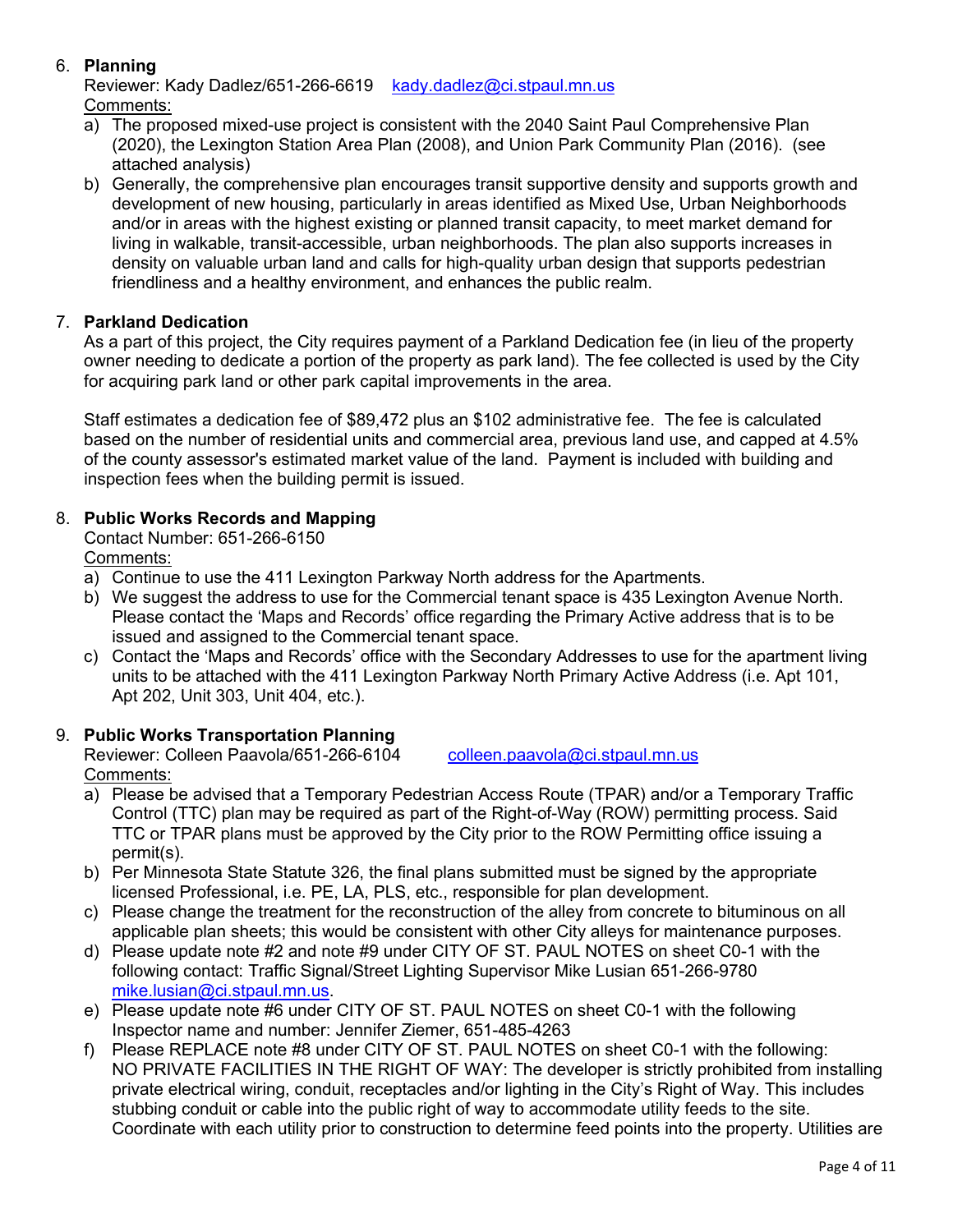responsible for securing excavation permits to run their service into a site, and (where required) submitting plans for review by the Public Works Utility Review Committee.

The Contractor shall contact Mike Lusian, General Foreman, Lighting - Signal Maintenance, (651-266- 9780), if removal or relocation of existing facilities is required or in the event of damage to the lighting or signal utilities. The Contractor shall assume responsibility (and related costs) for any damage or relocations.

#### 10. **Ramsey County**

Reviewer: Brad Estochen/651-266-7114 [bradley.estochen@co.ramsey.mn.us](mailto:bradley.estochen@co.ramsey.mn.us) Comments:

A copy of the Site Plan was provided to Ramsey County for review. Staff reserves the right to make additional comments and conditions based on their feedback.

### 11. **Metro Transit**

Comments:

Reviewer: Berry Farrington [berry.farrington@metrotransit.org](mailto:berry.farrington@metrotransit.org)

Contact Greg Tuveson (612-349-5407 / [greg.tuveson@metrotransit.org\)](mailto:greg.tuveson@metrotransit.org), Metro Transit Street Operations, if construction of your project requires temporary lane or street closures.

#### 12. **Move Minnesota**

Reviewer: Thresa Nelson/651-789-1402 [theresan@movemn.org](mailto:theresan@movemn.org) Reviewer: Erik Thompson/651-789-1419 [erikt@movemn.org](mailto:erikt@movemn.org) Comments:

- a) A Travel Demand Management Plan is required for any development or redevelopment, including phased construction, providing 100 or more accessory off-street parking spaces. The TDMP is reviewed by Move MN on behalf of the City.
- b) Move Minnesota is excited to work with the property management team on achieving the mode split goals of 40/40/20 for this development. Please consider providing Metro Transit passes in all welcome packets for new residents and promote the various transportation options in marketing materials.
- c) Providing a bike room with amble racks and a bike fix-it station will create a bicycle friendly living option for residents. Please clarify how the bike racks in the bike room will be accounted for in the budget.
- d) It's unclear where the bike route is located on the development site and how it will connect with the existing bike lane on Griggs Street, please clarify.
- e) Please indicate the number of exterior bike racks and location, as mentioned during the preliminary site plan review meeting, and add cost for exterior bike racks to line-item budget.

#### 13. **Public Works Traffic Engineering**

Reviewer: Elizabeth Stiffler/651-266-6210 [elizabeth.stiffler@ci.stpaul.mn.us](mailto:elizabeth.stiffler@ci.stpaul.mn.us)<br>Reviewer: Mike Klobucar/651-266-6208 mike.klobucar@ci.stpaul.mn.us Reviewer: Mike Klobucar/651-266-6208 Comments:

- a) Please indicate the sign type on existing signs and light poles. Indicate impacts, if any.
- b) The north site access from Lexington should be treated as a drive way. Modify the plan to remove the ADA ramp and carry the 12' path straight through the driveway.
- c) Update the plan to include ADA ramps on the west side of the intersection of Lexington/Fuller on both the north and south sides (it is understood that there are currently no ramps on the east side). Both north and south outwalks between the mainline sidewalk and ped ramp shall be typical 6' width.
- d) We have concerns about how traffic will access the building. Indicate on plans how all types of vehicles that will access the site with turning movements.
- e) An explanation of how moving trucks and garbage trucks access the site should be provided.
- f) The driveway/access at the SE corner of the building needs to be redesigned so that vehicles don't need to use the alley, adjacent property or public path to maneuver. Show turning movements for largest vehicles to show vehicles stay within property limits.
- g) Traffic study has been provided and is currently under review. Study should include analysis at each access to property, adjacent intersections and may need an increase in scope. Study should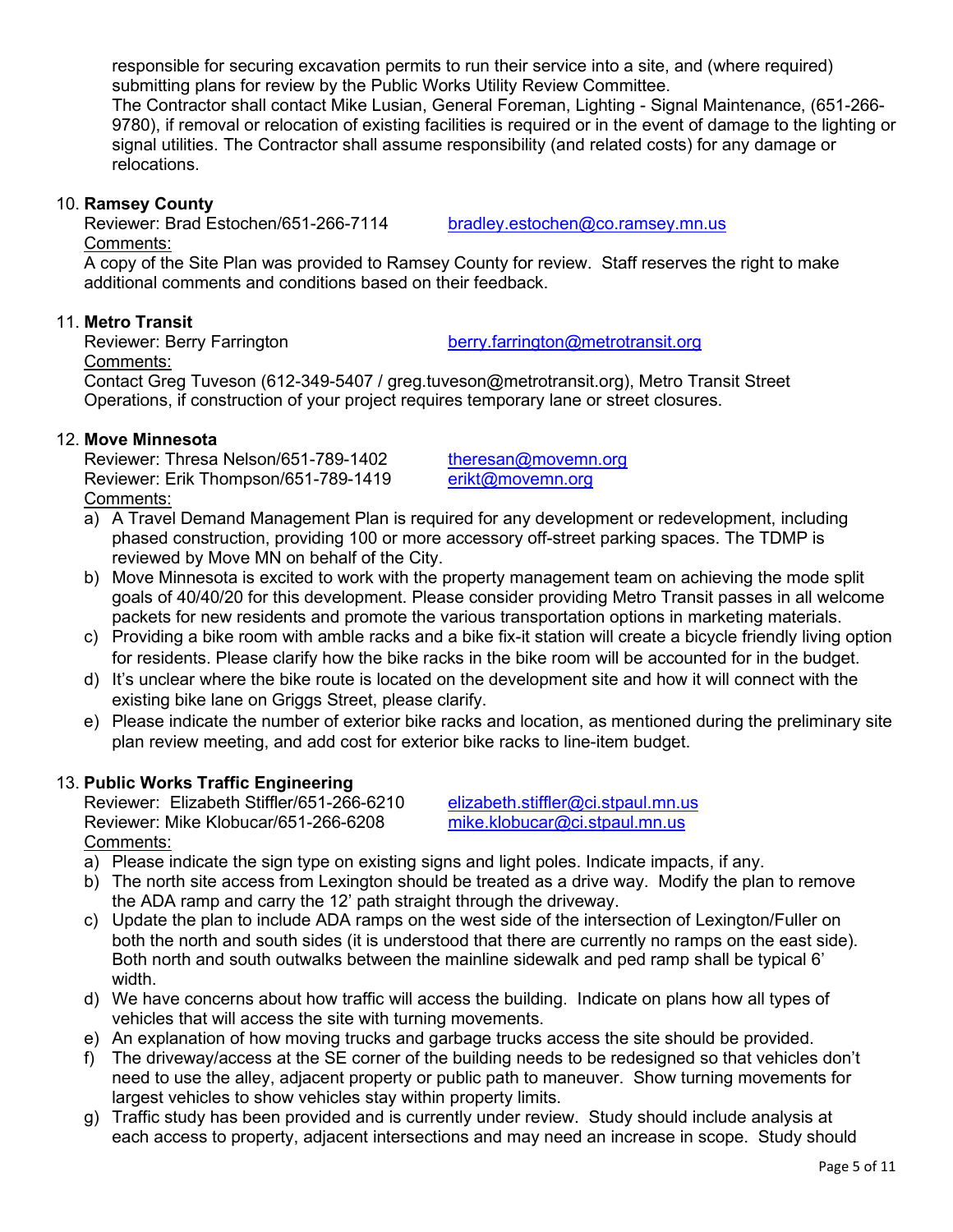include queuing analysis of main entrance/drop off area. Study should include all modes. Revisions should be emailed directly to both Mike and Elizabeth to ensure receipt for quickest review and turnaround.

- h) Pedestrian access improvements such as median islands/extensions or other pedestrian treatments may be required depending on increased level of proposed activity at the intersection at Lexington/Fuller.
- i) We have concerns about possible congestion/back-ups on southbound Lexington from pick up/drop off. How will these be discouraged? Update the Narrative accordingly.

# 14. **Public Works Sidewalks and Construction**

Reviewer: Ryan Lowry/651-266-6147 [ryan.lowry@ci.stpaul.mn.us](mailto:ryan.lowry@ci.stpaul.mn.us) Comments:

a) Contractor is responsible for damage to the mainline sidewalk, curb, drive access and boulevard landscaping cause during the construction. Contractor advised to document pre-existing condition of the right of way prior to commencement of the construction.

- b) No ped ramp installation for driveway crossings. Driveway at NE corner to install full width crossing at 12' sidewalk width. Curb on north side of drive removed and replaced as a driveway crossing. Concrete installed up to the East/West sidewalk on the north side of the driveway across from Dairy Queen. Remove jog in the sidewalk to accommodate the existing sidewalk crossing in the driveway.
- c) Add pedestrian crossings at Fuller Ave. Per Traffic Engineering recommendations.
- d) Alley construction to be bituminous section and center draining, city standards.
- e) Replace MnDOT Pedestrian Curb Ramp Details with the 2017 version, rather than 2014.
- f) Match existing roadway sections for restoration. Minimum 2' cut into asphalt for curb removals or utility cuts.
- g) Lexington curb style is Modified B-612, city standard plate 3106A.
- h) Driveways installed per city standard plate 1206D.
- i) Standard B-612 detail acceptable in place of city standard plate 3100C where applicable. Match existing roadway curb styles using standard plate 3100C when Modified B612 is not the existing style.
- j) Sidewalk permit construction is installed as follows:
	- Mainline sidewalk or catwalks/outwalks installed at 4" concrete thickness with 6" agg. base
	- Ped. Ramps, curb ramps, sidewalk abutting back of curb, and residential driveways installed at 6" concrete thickness with 6" agg. base.
	- Commercial driveways, alley driveways, and sidewalk expecting traffic per turning movements or traffic studies are to be installed at 8" thickness with 6" agg. base.
	- Alley bituminous installed at 3" thickness with 6" agg. base. Alleys are typically center draining through the apron unless circumstances do not allow.
	- Curb work and cuts into alleys require a minimum of 2' saw cut into the asphalt to ensure proper installation of abutting construction and proper compaction of asphalt road/alley section.

## 15. **Public Works Sewers**

Reviewer: Anca Sima/651-266-6237 [anca.sima@ci.stpaul.mn.us](mailto:anca.sima@ci.stpaul.mn.us) Comments:

- a) proposed rate should be less or equal with as-built. 24" storm pipe at the main? now it is only 12", so leave it 12" and the gate (see permit a111687), in this way the rate will not increase.
- b) Specify the EOF should be at least 1 ft. lower than FFE. The surface of pond: 2 feet.
- c) If the existing manhole for the proposed service connection is a brick construction, reconstruction of the manhole access may be required, please add the attached detail (2322b) for manhole reconstruction.
- d) If the storm pipe is less of 5" of building foundation, than is under the pluming jurisdiction. You have to provide 5 pound air test.
- e) Provide SAC determination in order to verify the sewer capacity for the development..
- f) 411& 417 Lexington Pkwy N parcels shall be combined.
- g) show the existing underground storage on demo, grading & utility.
- h) same swm, so provide agreement between all parties and private drainage easements.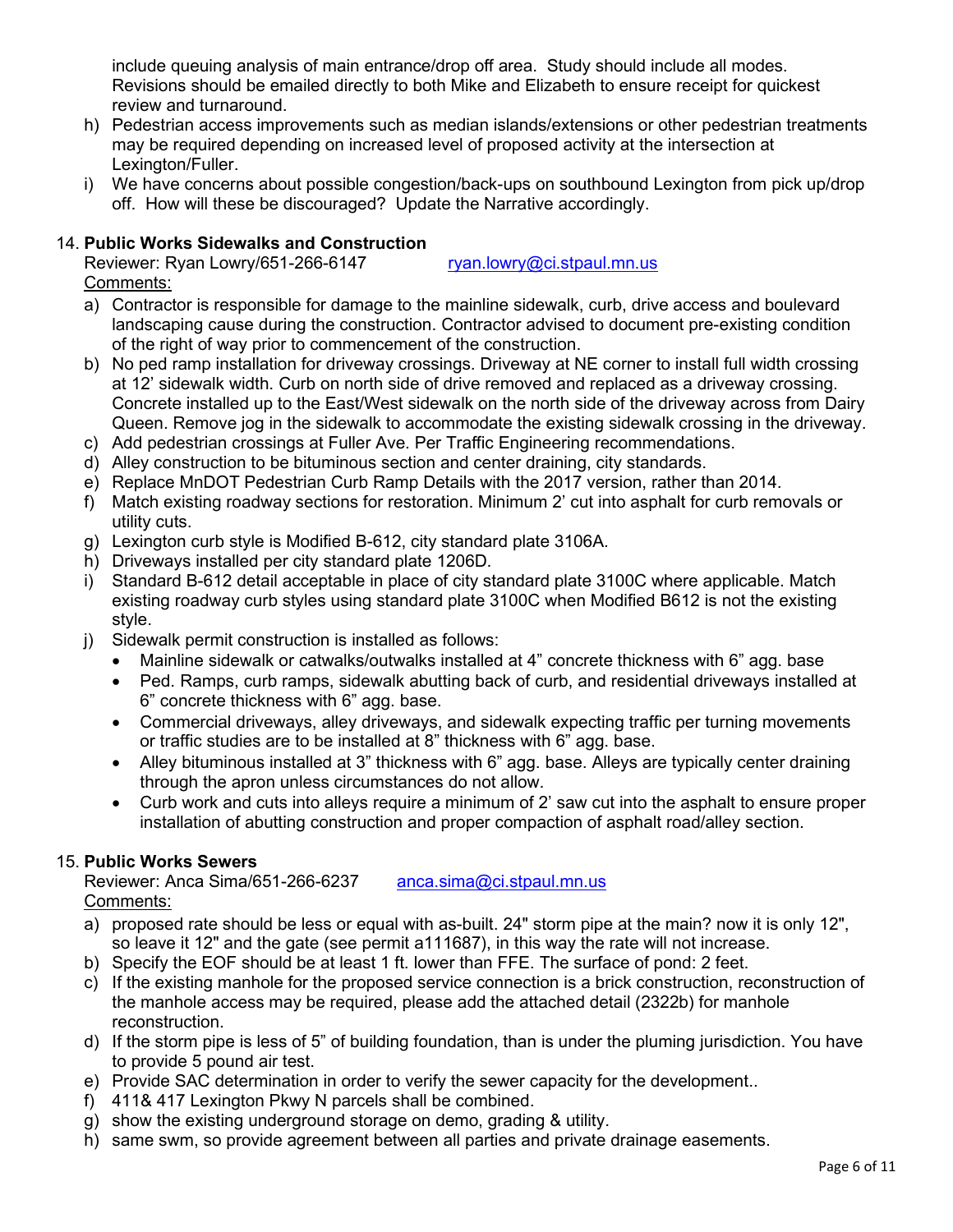- i) Update the Site Plan with the following notes:
	- If the construction will require temporary installation of bollards (standpipes) in the ROW, apply for a ROW encroachment.
	- SEWER REPAIR PERMIT: Plumbing Contractor to obtain "Repair Permits" from Public Works for proposed modification to the existing storm sewer connections. Call St Paul PW permit desk (651-266-6234) for information on obtaining this permit.
	- SEWER REMOVAL/ABANDONMENT PERMIT for a82791, a82790,a95706. Plumbing Contractor to obtain "Removal Permits" from Public Works to cut off existing sewer connections services to the property. Call St Paul PW permit desk (651-266-6234) for information on obtaining this permit.
	- SEWER CONNECTION PERMIT: License house drain contractor to obtain (Sewer Connection Permit) to construct new sanitary and storm connection in street from main to the property. Call St Paul PW permit desk (651-266-6234) for information on obtaining this permit.

### 16. **Water Quality/Erosion Control**

Reviewer: Wes Saunders-Pearce/651-266-9112 [wes.saunders-pearce@ci.stpaul.mn.us](mailto:wes.saunders-pearce@ci.stpaul.mn.us) Reviewer: Jacqueline Cassman/651-266-9083 jacqueline.cassman@ci.stpaul.mn.us Comments:

No comments. Erosion control plan is satisfactory as shown.

#### 17. **Water Utility**

18. Reviewer: Amanda Leier/651-266-6276 [amanda.leier@ci.stpaul.mn.us](mailto:amanda.leier@ci.stpaul.mn.us)<br>Reviewer: Jeff Murphy/ 651-266-6213 ieffrey.murphy@ci.stpaul.mn.us Reviewer: Jeff Murphy/ 651-266-6213 Comments:

- a) The two (2) services being proposed will need to be tapped off of the 16" CI watermain in Lexington Pkwy N, please update plans accordingly.
- b) To note: The service being proposed being tapped off of is a 1.5" CP service, not a 15" service.
- c) Please contact Graeme Chapel at 651-266-6882, at your earliest convenience regarding undermining of existing utilities and what SPRWS will require as done on a case-by-case basis.
- d) Show existing water services on Plan Sheet C1-1 to be cut off at the water main.
	- $\bullet$  413 N Lexington Pkwy 1.5" CP 33 N S FULLER-28 E W LINE WALK
- e) Provide profile view of all proposed utility crossings.
- f) The following work shall be performed by SPRWS on an actual cost basis. An estimate will be provided and payment in the amount of the estimate must be received before the work can be scheduled. Work of this type is currently being scheduled 4 to 6 weeks after payment and required signatures have been received:
	- Pipework within right of way for 8" DI.
	- Pipework within right of way for 6" AF.
	- Cut off of existing unused water services at the main.
	- Inspection of water facility work performed by owner's contractor.
- g) Plumbing permit applications to be made with SPRWS at 1900 Rice Street, Saint Paul, MN.
- h) Before construction of a new water service can be scheduled, SPRWS must receive a Water Service Contract signed by the owner and all required payments.
- i) Provide completed project data sheets to determine service & meter sizing.
- j) Furnish one set of interior fire suppression mechanical plans for review and approval by SPRWS plumbing inspection unit.
- k) Furnish one set of revised site plans for review. Following approval by SPRWS, furnish one set of approved plans.
- l) Provide the following on PLAN SHEET C4-1 under NOTES:
	- Water services to be installed according to SPRWS "Standards for the Installation of Water Mains.
	- A four-sided trench box is required on all excavations deeper than 5 feet where underground work or inspection is to be performed by SPRWS. For all wet taps to be performed by SPRWS, a minimum trench box size of 8 feet high x 8 feet wide x 10 feet long is required. Ladders are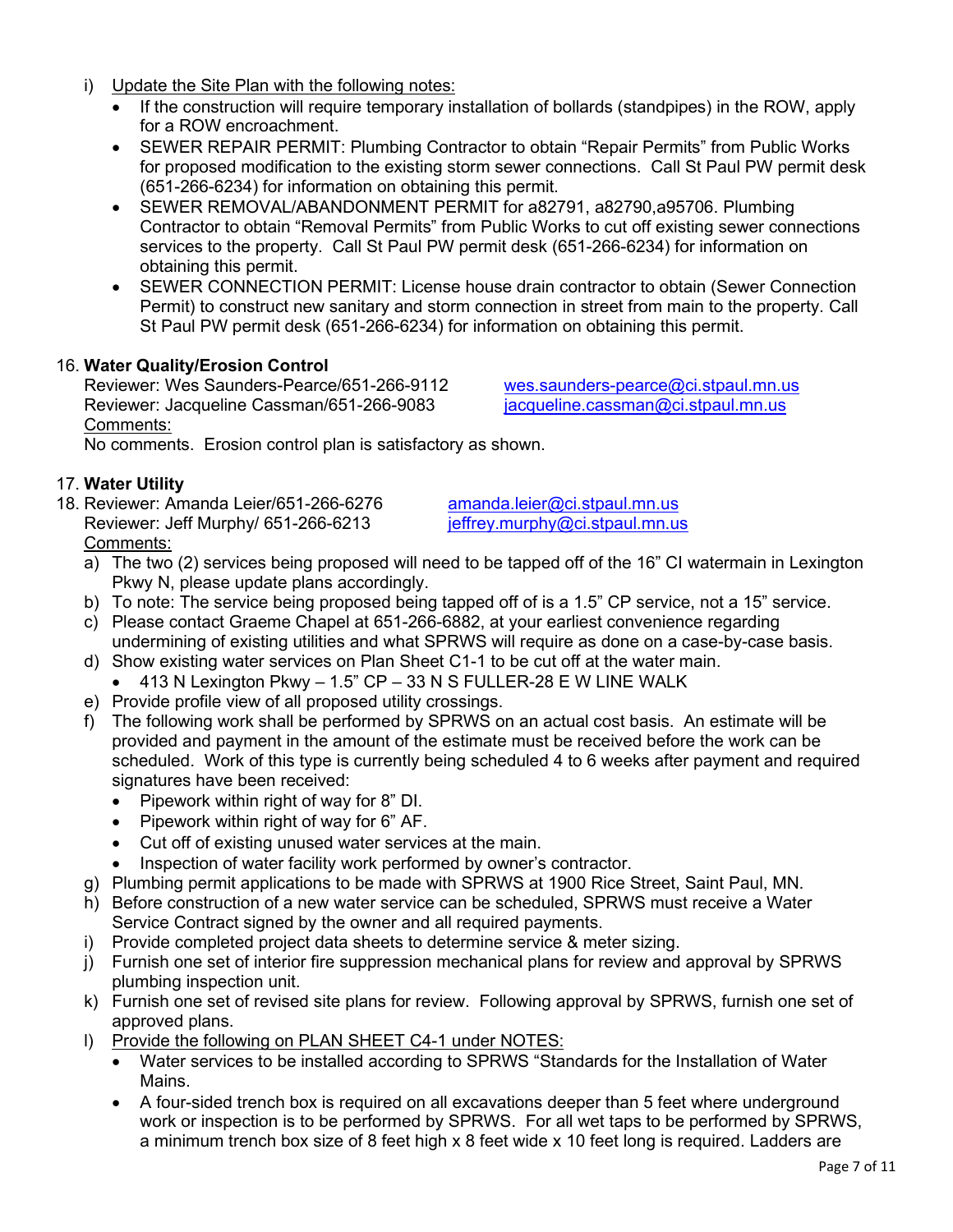required and must extend 3 feet above the surface of the trench. Sidewalks, pavements, ducts and appurtenant structures shall not be undermined unless a support system or another method of protection is provided. Trenches in excess of 20 feet in depth must be signed off by a registered professional engineer. Excavated material must be kept a minimum of 2 feet from the edge of the trench.

- Service connections shall be installed with 8 feet of cover as per established grade from the main to the property line or, if applicable, to the utility easement line. When solid rock conditions are encountered water services may be installed with 6.5 feet of cover. At this depth, the need for insulation will be determined by SPRWS Inspectors.
- All pipe 2" and smaller must be Type K copper. All pipe 4" and larger must be ductile iron.
- Pipe material for 8" Ductile Iron Pipe must be Class 52, Pipe material for 6" and 4" Ductile Iron Pipe must be Class 53. The exterior of ductile iron pipe shall be coated with a layer of arcsprayed zinc per ISO 8179. The interior cement mortar lining shall be applied without asphalt seal coat.
- Pipe must be wrapped in V-Bio Polywrap encasement.
- Maintain 3 feet vertical separation between water and sewer pipes or a 12 inch separation with 4 inch high density insulation per SPRWS Standard Plate D-10 for typical water main offsets.
- Refer to SPRWS "Standards for the Installation of Water Mains" Standard Plate D-11 for restrained pipe requirement.
- All water service valve boxes within construction area must be exposed and brought to grade upon completion of construction.
- All pipe work inside of property to be performed by a plumber licensed by the State of Minnesota and Certified by the City of Saint Paul. SPRWS requires separate outside and inside plumbing permits for each new water service.
- All unused existing water services to be cut off by SPRWS. Excavation and restoration by owner's contractor. New water services will not be turned on until required cutoffs have been performed.
- Water facility pipework within right of way to be installed by SPRWS. Excavation and restoration by owner's contractor.
- The contractor providing excavation is responsible for obtaining all excavation and obstruction permits required by any governing authority.

#### 19. **Fire**

Reviewer: Ann Blaser/651-266-9140 [ann.blaser@ci.stpaul.mn.us](mailto:ann.blaser@ci.stpaul.mn.us)

- Comments:
- a) Visibility of the Fire Department connection must be maintained on the address side of the building in a visible, accessible location at all times without obstruction by fences, bushes, trees, walls, or other objects for a minimum of 3 feet to the front and each side. This requirement is applicable for the duration of the construction time as well.
- b) A metal sign or collar with raised letters at least 1 inch in size must be mounted on all Fire Department connections serving fire sprinklers, standpipes, or fire pump connections. Such signs shall read AUTOMATIC SPRINKLERS or STANDPIPES or TEST CONNECTION or a combination thereof as applicable.
- c) Automatic Fire Sprinkler System Required. Plans and permits required by licensed contractor. Flow test is required to determine adequacy of water service for proposed fire suppression system. The fire prevention section of the Dept. of Safety and Inspections reviews sprinkler plans, issues permits and does the necessary inspections of the installation. Contact Jeff Hemenway 651-266- 8952 with questions on obtaining this permit and the procedure for arranging a time to perform this test.
- d) Once construction passes 40 vertical feet, a standpipe (temporary or permanent) is required to be in place.
- e) The size of the fire water line is not reviewed with site plan. It will be reviewed with the fire sprinkler permit submittal.
- f) Update the Utility Plan with the following notes: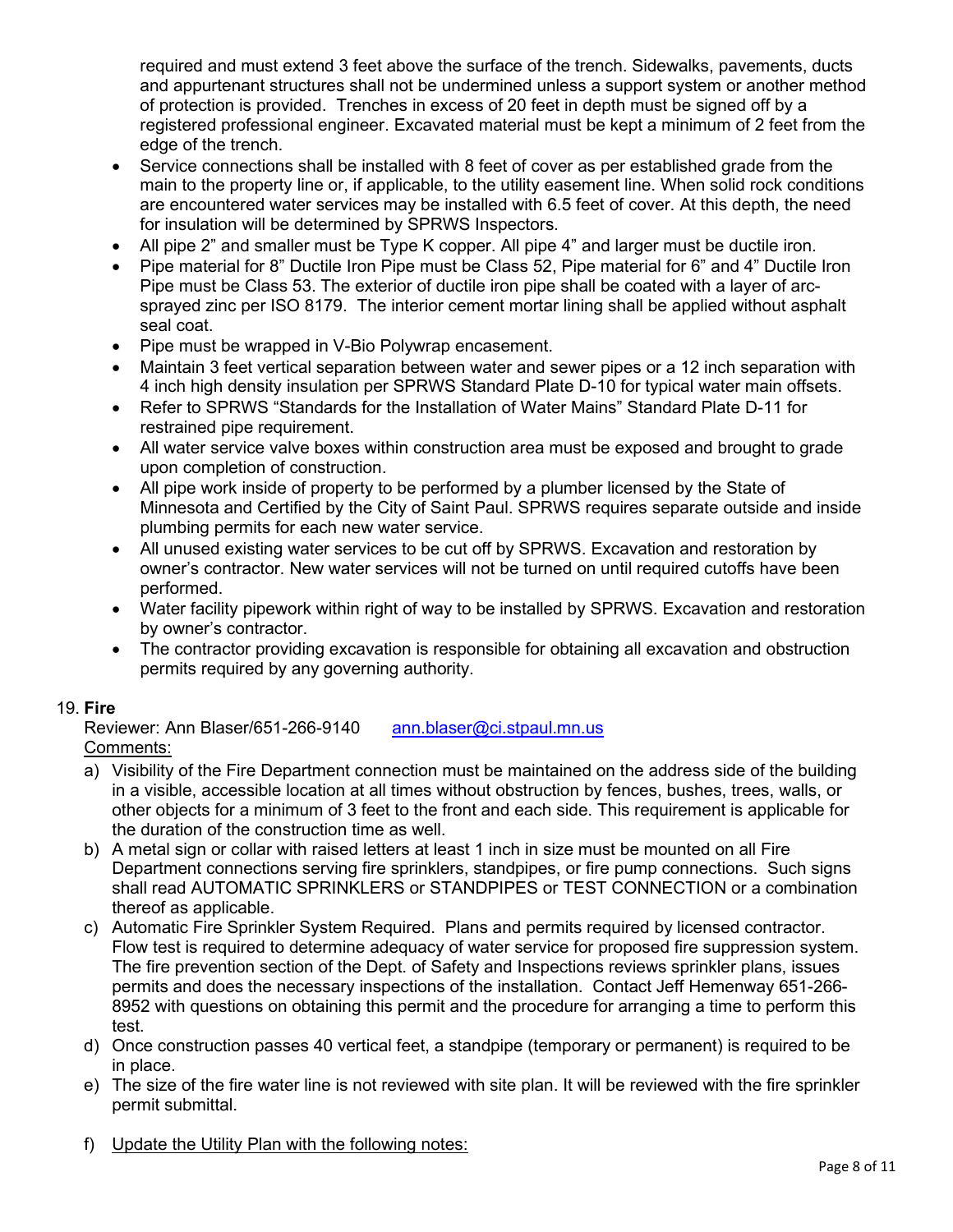• Contractor to maintain access to the fire department connection for fire department personnel at all times during the construction period.

## 20. **City Forestry**

Reviewer: Zach Jorgensen/651-632-2437 [zach.jorgensen@ci.stpaul.mn.us](mailto:zach.jorgensen@ci.stpaul.mn.us) Comments:

- a) Sheet C1-1:
	- The existing street trees on Lexington Parkway are not shown. Please update the plan to show the location of the existing trees and indicate their removal.
	- Please provide a copy of the survey indicating the location and size of the existing trees.
- b) Sheet L1-1:
	- Standard tree spacing in the right of way is 35'-40' oc. Please reduce tree spacing and add two additional street trees on Lexington Parkway.
	- Trees should be centered in the boulevard area or set slightly back from center. Please provide a minimum of five feet between the street trees and the bike/walkway.
	- Please change the tree type for the proposed street trees on Lexington to one or more of the following: Bicolor oak, hackberry, 'Espresso' Kentucky coffeetree, New Harmony or Triumph elm.

## 21. **Parks and Recreation**

Reviewer: Paul Sawyer/651-266-6417 [paul.sawyer@ci.stpaul.mn.us](mailto:david.ronzani@ci.stpaul.mn.us) Comments:

- a) Sidewalk width and placement are good.
- b) Provide ADA-compliant pedestrian ramps at quadrants of intersection with Fuller Ave per PW Traffic Engineering specifications.
- c) Do not pave Lexington Ave right of way except for pedestrian facilities.
- d) Ensure no encroachments in Lexington Ave right of way above, below, and at grade, including no doors swinging into right of way.
- e) Update landscape plan to remove shrubs and ornamental grasses from Lexington Ave right of way. Boulevard should contain only sod and overstory trees.

#### 22. **MPCA Permit**

This project will be affecting more than one acre. A General Storm Water Permit for Construction Activity from the Minnesota Pollution Control Agency is required. No land disturbance activity for the project is allowed, until this permit is obtained and is in addition to any City or watershed district permits required. Call the Brian Green MPCA Statewide Compliance Coordinator for the Storm water Program MPCA at 507-206-2610 if you have questions about the process for obtaining this permit.

#### 23. **Capitol Region Watershed District**

Reviewer: Forrest Kelley/651-644-8888 [forrest@capitolregionwd.org](mailto:forrest@capitolregionwd.org)

Comments:

- a) The project area is an acre or more in size and will require a permit from the Capitol Region Watershed District. A copy of the watershed permit or other written authorization from the district must be provided before the site plan will be approved or any permits are issued, allowing construction to proceed.
- b) CRWD permit application #20-036 has been received as of 11/23/2020 and is currently under review. Comments will follow separately.

## 24. **Plumbing**

Reviewer: Rick Jacobs/651-266-9051 [rick.jacobs@ci.stpaul.mn.us](mailto:rick.jacobs@ci.stpaul.mn.us)

#### Comments:

a) Contact Saint Paul Regional Water Services (SPRWS) for questions, permits, fees, inspections, specifications, plans, or information that may be required for the water service and/or the water meter.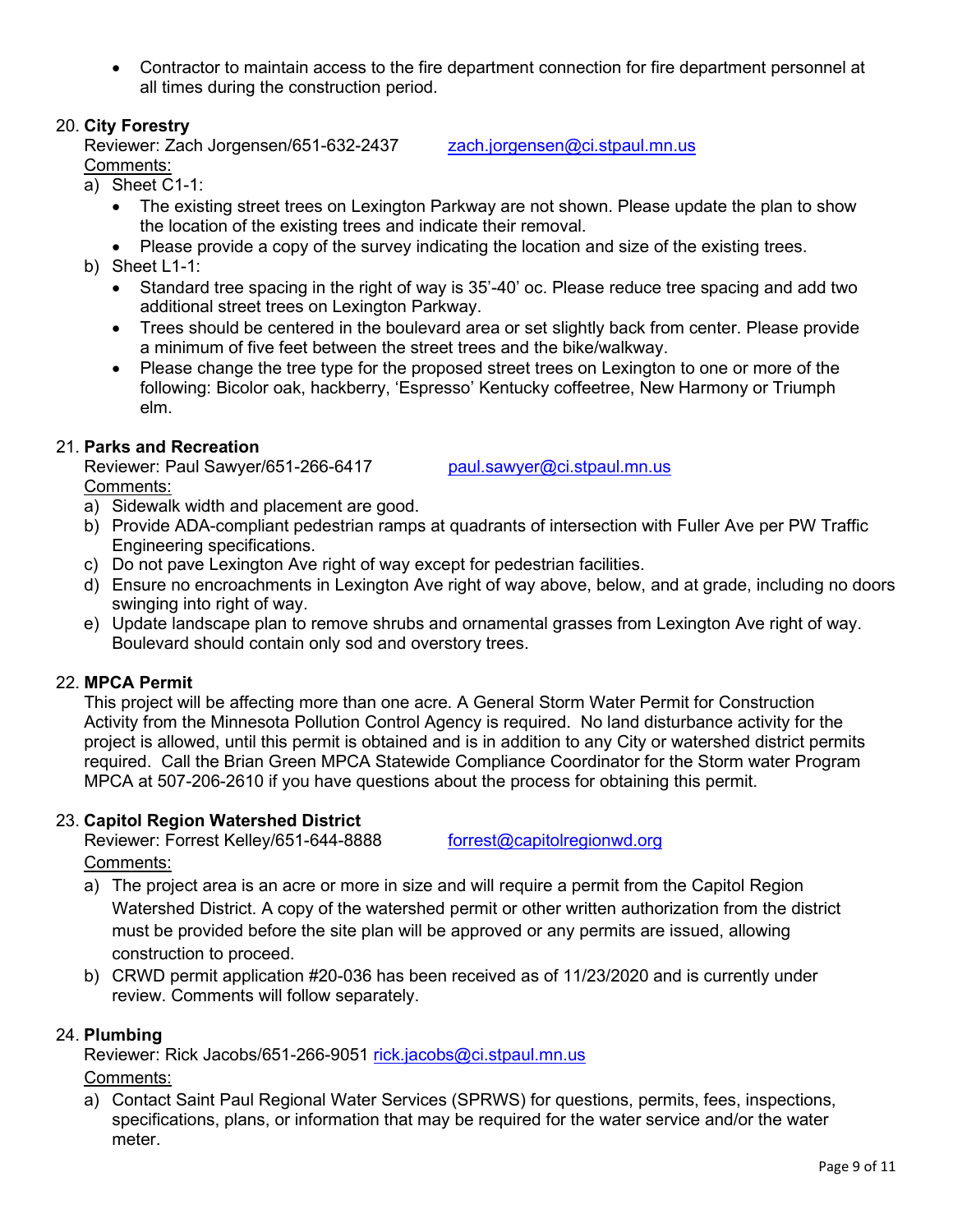- b) Sanitary and/or storm sewer service passing within 10 feet of the building are governed by the MN Plumbing Code. Specification for pipe material selection and notes for required air test of the piping, compliant with MN State Plumbing Code 4714 Section 1109.0, must be shown on the plan. This system must be reviewed and approved by Rick Jacobs, Senior Plumbing Inspector (651-266- 9051) to ensure that it meets Plumbing Code standards.
- c) Contact the City of Saint Paul Department of Public Works Sewer Division for questions, permits, fees, inspections, specifications, plans, or information that may be required for sewer and storm piping work performed outside the building, including retention systems located outside the building.
- d) Update the Site Plan with the following:
	- Show the location of the oil & flammable waste interceptor and all underground tanks.
	- Indicate provisions to prevent piping from freezing.
	- Provide a roof plan showing the total square footage of all roof areas and the square footage each roof drain will serve including the  $6<sup>th</sup>$  floor terrasse's and  $2<sup>nd</sup>$  floor "courtyard" areas.
	- It is suggested a floor drain be installed in the "Bike Space" and "Dog Wash" areas.
	- All primary roof drains shall be connected to the storm sewer. MPC 4714.1101.1.
	- Secondary Roof Drainage shall drain to an approved place of disposal in the form of Secondary Roof Drains installed per MPC 4714.1101 & 1102, and Minnesota State Building Code 1503.4 1-5. Secondary roof drainage must discharge onto permeable soils and cannot drain onto the sidewalk. MPC 4714.1101.1. Both primary and secondary roof drainage systems must meet this requirement. Minnesota has specific requirements to address seasonal conditions of freeze and thaw when the discharge from roof drains could create unsafe, icy conditions on sidewalks. It is suggested that a proper point of discharge that can be approved by the Authority Having Jurisdiction for secondary roof drainage is in the form of secondary roof drains piped internally, down to within 18 inches of grade, through the outside wall, onto a splash block installed per MPC 1101.5.3, and laid over permeable soils of an adequate amount where saturation of the soil will not occur, and they will not cause a hazard or nuisance.

#### 25. **Building Code Requirements**

Reviewer: James Williamette/651-266-9077 james.williamette@ci.stpaul.mn.us

#### Comments:

- a) Contact Jim Williamette to schedule a preliminary building plan review and energy code discussion prior to submitting a building permit application.
- b) This proposal will require a building permit to proceed. The building permit is issued only after all necessary city staff have approved and signed off on the proposed design. In addition to the building permit, separate permits are required for any plumbing, electrical and mechanical work, elevator installation and any fire sprinkler modifications. These permits must be obtained and the work performed by city licensed contractors in each of the respective trades.
- c) One PDF and two sets of complete construction documents stamped by public works must be submitted with the building permit application to the DSI Main Office/ Permit Desk.
	- The construction documents shall include architectural, structural, mechanical, electrical and plumbing plans signed and stamped by design professionals registered in the State of Minnesota, The architect shall provide a complete code analysis and a color-coded exit plan showing all fire rated walls and shafts and include exit access and travel distances. The plans shall have the energy code noted on the plans along with the compliance path chosen. The submittal should include compliance documents detailing how the energy code requirements are met.
	- Plans must be dimensioned, drawn to scale and sufficiently detailed to denote the scope of work to be performed and the method of construction.
	- Mechanical ventilation plans will need to be prepared by a mechanical engineer, registered with the State of Minnesota. In some cases, a "Master in the Trade" may prepare plans. The ventilation contractor should contact our senior warm air inspector Gary Reinsberg (651-266- 9064) or by e-mail at [Gary.reinsberg@ci.stpaul.mn.us](mailto:Gary.reinsberg@ci.stpaul.mn.us) The Energy code and path must be noted on these plans also.